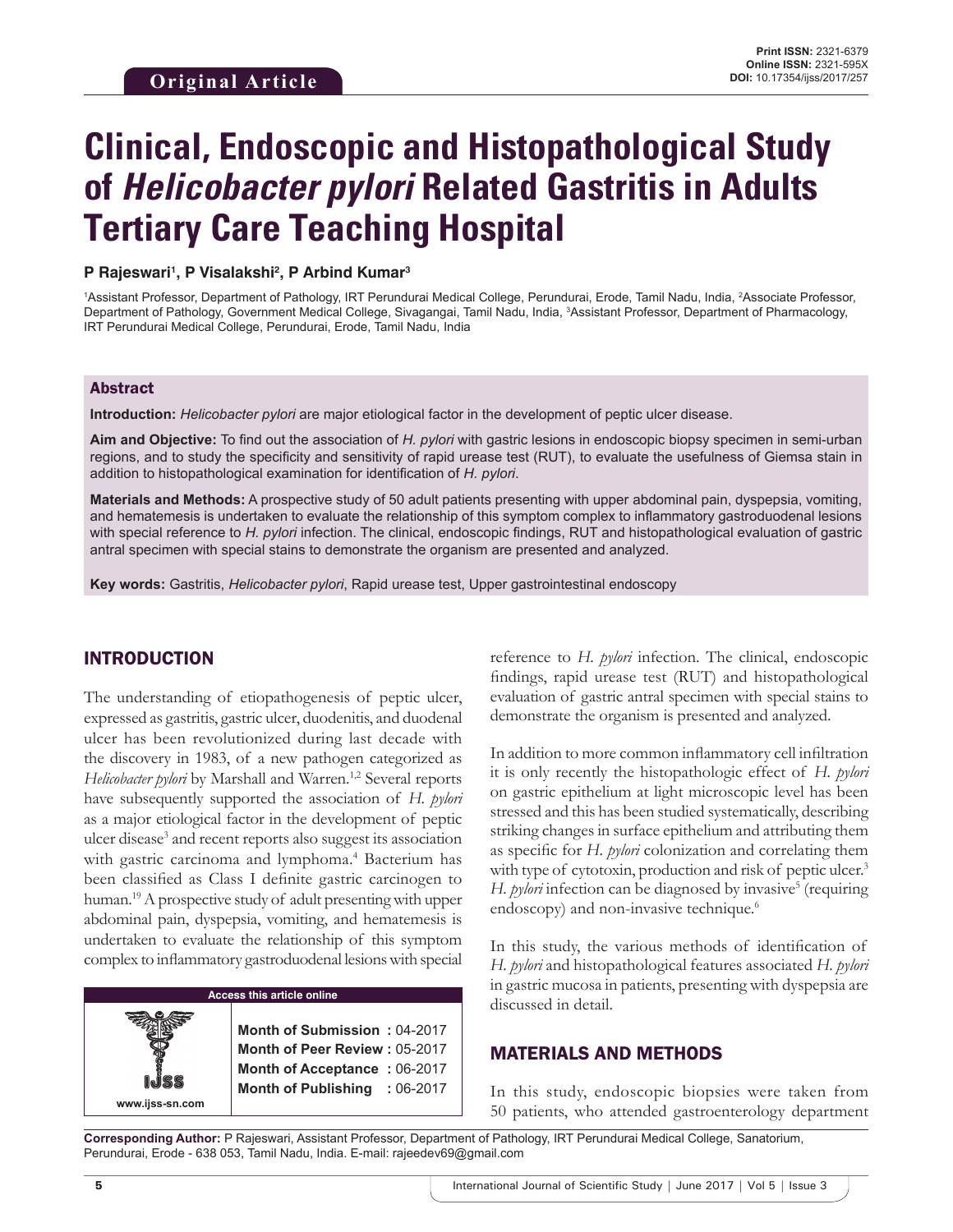with complaints of nausea, vomiting, dyspepsia, flatulence, and fullness were screened with detailed clinical history regarding socioeconomics status, housing conditions, water supply, etc. After thorough clinical evaluation, patients suspected to have gastric lesions were subjected to the endoscopic biopsy procedure.

## **Methodology**

#### *Endoscopy*

Upper gastrointestinal endoscopy was performed with flexible fiber optic endoscope manufactured by Pentax model number 29P.

- Informed consent was obtained from patients. Relevant history and clinical details were recorded
- After overnight fasting, endoscopy was done on the following morning, endoscopic changes were noted in esophagus, stomach, and duodenum was recorded
- Three gastric biopsy specimens were taken from antrum and corpus, and one was immediately used for RUT (Annexure 1), and the other was immediately fixed in 10% buffered neutral formalin for histopathological evaluation.

#### **Histopathologic Study of Biopsy Specimens**

The biopsy specimens that were fixed in 10% buffered neutral formalin were processed in automatic tissue processor for paraffin embedding, and then  $3-5 \mu$  sections were cut. The sections were stained with hematoxylin and eosin (H and E) (Annexure II) for evaluation of histopathological features and special stains such as Giemsa and Alcian blue/periodic acid–Schiff stain (Annexure III) used to detect *H. pylori* organisms.

Gastritis was defined and classified according to established histological criteria with revised updated Sydney system.

The density of *H. pylori*, chronic inflammation, neutrophil polymorphic activity, glandular atrophy, and intestinal metaplasia was recorded in all cases of gastritis and graded as mild, moderate and marked scale according to the guidelines provided by the updated, revised Sydney system, using the visual analog scale. The most prevalent appearance on each slide was matched with the graded panel that resembles it most closely. Lesion being active was signified by the presence of neutrophils within glandular and surface epithelial layer. Glandular atrophy was identified, when gastric glands were correspondingly decreased in amount and widely separated. An increase in lymphocytes and plasma cells in lamina propria categorizes the gastritis as chronic.<sup>13</sup> Infiltration involving up to  $1/3$ of gastric pits and surface are designated as mild between  $\frac{1}{2}$  and  $\frac{2}{3}$  as moderate as and more than this as severe gastritis.20

Apart from graded variables described in the updated, revised Sydney system, special attention has been thrown on non-graded variables such as surface epithelial changes, mucin depletion, erosions, lymphoid follicles, cells drop out, foveolar hyperplasia, pseudopyloric metaplasia, and endocrine hyperplasia.

## OBSERVATIONS AND RESULTS

This study covered 50 patients clinically suspected to have gastritis and undergone upper gastrointestinal endoscopy. In the 50 cases, 35 were males with age ranging from 20 to 70 years (mean age 45 years) 15 were females with age ranging from 20 to 60 years (mean age 40 years).

When the patients were divided into six groups according to their age (<20, 21-30, 31-40, 41-50, 51-60, and 61-70), there was a significant increase in the *H. pylori* positivity in the age group of 41-50 years (53.8%) followed by 31-40 years (50.0%) (Figure 1 and Table 1).

Abdominal pain with dyspepsia more than 3 months is the most common clinical presentation followed by abdominal discomfort with vomiting and nausea. Abdominal discomfort with anemia was noticed in some cases.



**Figure 1: Age/Percentage Distribution**

| Table 1: Age/percentage distribution |                                 |                             |            |  |
|--------------------------------------|---------------------------------|-----------------------------|------------|--|
| Age (in years)                       | <b>Total number</b><br>of cases | H. pylori<br>positive cases | Percentage |  |
| Below 20                             | 4                               |                             | 25.0       |  |
| 21-30                                | 6                               | 2                           | 33.3       |  |
| $31 - 40$                            | 20                              | 10                          | 50.0       |  |
| 41-50                                | 13                              |                             | 53.8       |  |
| 51-60                                | 5                               |                             | 20.0       |  |
| 61-70                                | 2                               |                             | 50.0       |  |
| Total                                | 50                              | 22                          | 44.0       |  |

*H. pylori: Helicobacter pylori*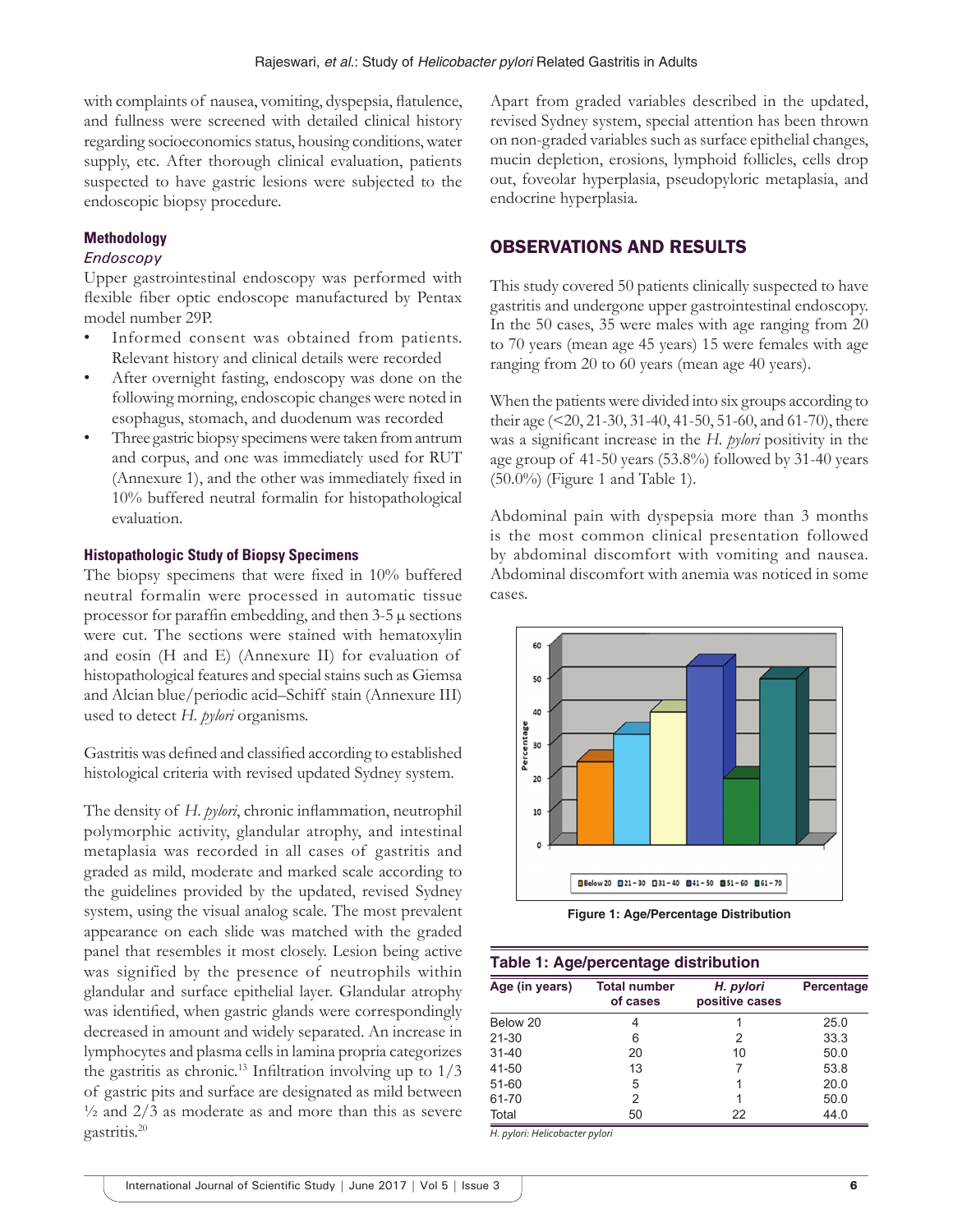The clinical presentations of the patients are summarized in Figure 2 and Table 2.

## **Endoscopic Examination**

Upper gastrointestinal endoscopy revealed 12 cases showed gastric ulcer ranging from 0.5 to 2 cm with erosion and edema; 12 cases antral gastritis with duodenal ulcer; 5 cases showed nodularity of gastric mucosa; 6 cases with patchy erythematous gastric mucosa; 5 cases were with duodenal erosion and edema with ulceration ranging from 0.25 cm  $\times$  1 cm to 1.5 cm  $\times$  3 cm and 10 patients did not show any endoscopically detected lesion.

Endoscopic findings in all the 50 cases (Table 3).

Endoscopic findings and corresponding histopathologic diagnosis of 50 endoscopic biopsies are listed in Table 4.



**Figure 2: Clinical presentation and Table 2** 

#### **Table 2: Clinical presentation**

| <b>Clinical presentation</b>                                                         | <b>Number of</b><br>patients (%) |
|--------------------------------------------------------------------------------------|----------------------------------|
| Upper abdominal pain, bloating sensation,<br>belching (dyspepsia) more than 3 months | 41 (82)                          |
| Abdominal discomfort with vomiting, nausea                                           | 18 (36)                          |
| Epigastric pain+malena+heart burn                                                    | 6(12)                            |
| Epigastric pain+hematemesis                                                          | 4(8)                             |
| Postcibal abdominal distension+loss of<br>appetite+iron deficiency anemia            | 12(24)                           |

#### **Table 3: Endoscopic finding of patients**

| <b>Endoscopic diagnosis</b>                | Number of<br>patients (%) |
|--------------------------------------------|---------------------------|
| Gastric ulcer <2 cm with erosion and edema | 12(24)                    |
| Antral gastritis with duodenal ulcer       | 12(24)                    |
| Nodularity of gastric mucosa               | 5(10)                     |
| Patchy erythematous gastric mucosa         | 6(12)                     |
| Duodenal erosion with edema                | 5(10)                     |
| Unremarkable mucosa                        | 10(20)                    |

In 10 cases, where endoscopy was normal, there was histological evidence of chronic active gastritis in one case and mild gastritis in one case and eight cases shows normal gastric mucosa. These shows an apparent lack of correlation between endoscopic and histopathological diagnosis of gastritis in dyspeptic patients.

## **RUT**

RUT for detection of *H. pylori* from endoscopic specimen. The biopsy specimen was subjected to urease testing in 50 cases, of which there were 24 positive cases. Among the 24 urease positive cases, 22 cases were detected histopathologically for *H. pylori*.

In the 26 urease negative gastritis biopsy, Giemsa staining also did not detect *H. pylori*.

RUT is a simple, cheap test, performed at endoscopy room itself using Heli-check test device. It contains urea solution with an indicator that detects alkalinity resulting from formation of ammonia in most infected patients (70%) and gives a positive result within 2 h. In cases of a positive result, it shows a change in color from yellow/orange to pink/red. Whereas, in cases of a negative result, the color remains as yellow color itself. Urease test detects up to 0.3 unit of urease present in the sample.

#### **Limitations of This Test**

- 1. The test is pH sensitive, and therefore, any contamination in the reaction wells will change the reaction
- 2. Biopsy specimen collected in preservatives with acidic or basic pH such as formalin should not be used for Heli-Check RUT test device.

#### **Demonstration of** *H. pylori* **by Giemsa Stain**

Although the *H. pylori* organisms were visible in the H and E stain, demonstration by Giemsa stain is considered as the gold standard for *H. pylori* detection. It facilitates the identification of *H. pylori* by darkening the organism.

Using Giemsa stain, the spiral-shaped bacteria of *H. pylori* is attached to brush borders of gastric foveolar cells and inside the gastric pits. The distribution was mostly patchy and single. Lying close to surface epithelium and more densely distributed within the lumen of gastric pits. The organisms are absent in the areas of intestinal metaplasia.

In this study, *H. pylori* were demonstrated using Giemsa stain in 22 out of 50 biopsies.

#### **Association between Gastritis and Presence of** *H. pylori*

Most of the biopsy specimen, which was positive for *H. pylori* showed histological evidence of gastritis.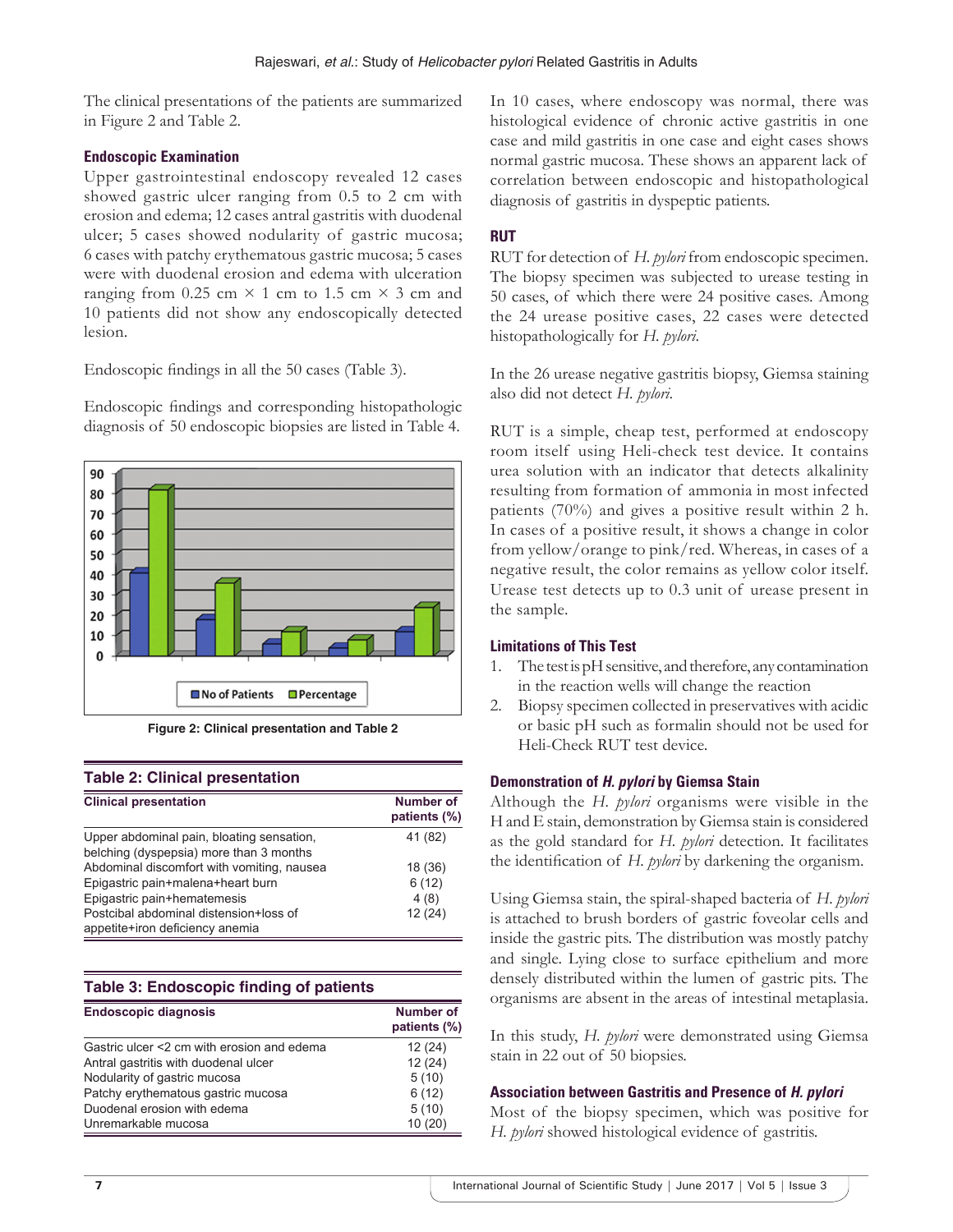A total of 24 cases showed chronic active antral gastritis and activity implying the presence of a high number of neutrophilic polymorphs in the lamina propria and within the epithelium.

#### **Relationship between** *H. pylori* **Density and Severity of Gastritis**

There was no correlation between the degree of inflammation, noted in the histopathologic study and density of *H. pylori* organisms.

#### **Histopathology of Gastric Antral Biopsies**

Table 5 shows details of histopathological findings of all the 50 gastric biopsies. Out of the 50 cases, only 22 cases show gastritis with *H. pylori* positive.

The presence or absence of *H. pylori* with varying degree of chronic inflammation, neutrophilic polymorphic activity, glandular atrophy, intestinal metaplasia, and gastric surface epithelial changes was recorded in 50 cases.

## **DISCUSSION**

Chronic gastritis is defined as the presence of chronic mucosal inflammatory changes eventually leading to mucosal atrophy<sup>7</sup> and epithelial metaplasia. By far the most important etiological association is chronic infection by the bacillus *H. pylori.*<sup>8</sup> The organism is a worldwide pathogen that has the highest infection rates in developing countries.

#### **Sex Distribution**

Age and sex related possibility of *H. pylori* was studied. In this study, out of 35 male cases, 16 cases (45%) are positive for *H. pylori* and out of 15 female 6 cases (40%) are positive for *H. pylori*. The male to female ratio is 2:1 which is in contrast to the study literature and study conducted by Khan.12

#### **Age Distribution**

The higher prevalence of *H. pylori* is in the age group of 41-50 years, which had the highest percentage (53.8%) and followed by the age group 31-40 years (50.0%) (Figure 1). This is in consonance with Abdul Rahman E Fakhro<sup>14</sup> who states that prevalence of *H. pylori* increased with advanced age. Anderson states that the prevalence of *H. pylori* in adults approximates 100% in many developing tropical countries.

The prevalence of *H. pylori* in this study is 44%. It does not coincide with the study of Fakhro *et al*.,15 in their study the prevalence rates are 79.4%.

This high percentage may be due to low socioeconomic according to James *et al*.

In this study, 45 cases out of 50 show dyspepsia, abdominal pain, and iron deficiency anemia. These are the most common symptoms encounter in other studies also.

Perusal of literature shows epigastric pain, which is the most common symptom (92%) followed by vomiting (51%) and hematemesis (17%) in *H. pylori* associated chronic gastritis.

As per a study conducted by Desai *et al*. who revealed that geographic and social patterns play a role in the transmission of *H. pylori*. According to Anderson, East Asian countries

| Table 4: Comparison of endoscopic and histopathological findings |                                                                                          |  |  |
|------------------------------------------------------------------|------------------------------------------------------------------------------------------|--|--|
| <b>Endoscopic feature</b>                                        | <b>Histopathological feature</b>                                                         |  |  |
| Gastric ulcer with erosion - 12                                  | Chronic active antral gastritis - 10 with surface epithelial changes normal mucosa $-2$  |  |  |
| Antral gastritis with duodenal ulcer - 12                        | Chronic mild gastritis $-8$ , atrophic gastritis $-2$ , chronic active gastritis $-2$    |  |  |
| Nodularity of gastric mucosa $-5$                                | Chronic active antral gastritis $-3$ , chronic gastritis with intestinal metaplasia $-2$ |  |  |
| Patchy erythematous changes - 6                                  | Chronic mild gastritis $-1$ , chronic active antral gastritis $-5$                       |  |  |
| Gastric ulcer duodenitis - 5                                     | Chronic mild gastritis $-2$ , chronic gastritis with intestinal metaplasia $-3$          |  |  |
| Unremarkable mucosa - 10                                         | Normal mucosa – 8, chronic mild gastritis – 1, chronic active antral gastritis – 1       |  |  |

#### **Table 5: Details histopathological findings**

| Histopathology                                           | Number of cases (%) | H. pylori status          | H. pylori % |
|----------------------------------------------------------|---------------------|---------------------------|-------------|
| Normal gastric mucosa                                    | 10(20)              | 2 positive<br>11 negative | 20          |
| H. pylori associated CAAG                                | 24 (48)             | 16 positive<br>8 negative | 66.6        |
| H. pylori associated chronic non active gastritis (mild) | 9(18)               | 4 positive<br>17 negative | 44.3        |
| Chronic gastritis with atrophy                           | 2(4)                | All negative              |             |
| Chronic gastritis with intestinal metaplasia             | 5(10)               | All negative              |             |
| H. pylori negative chronic non active gastritis          | 28 (76)             | All negative              | 0           |

CAAG: Chronic active antral gastritis, *H. pylori: Helicobacter pylori*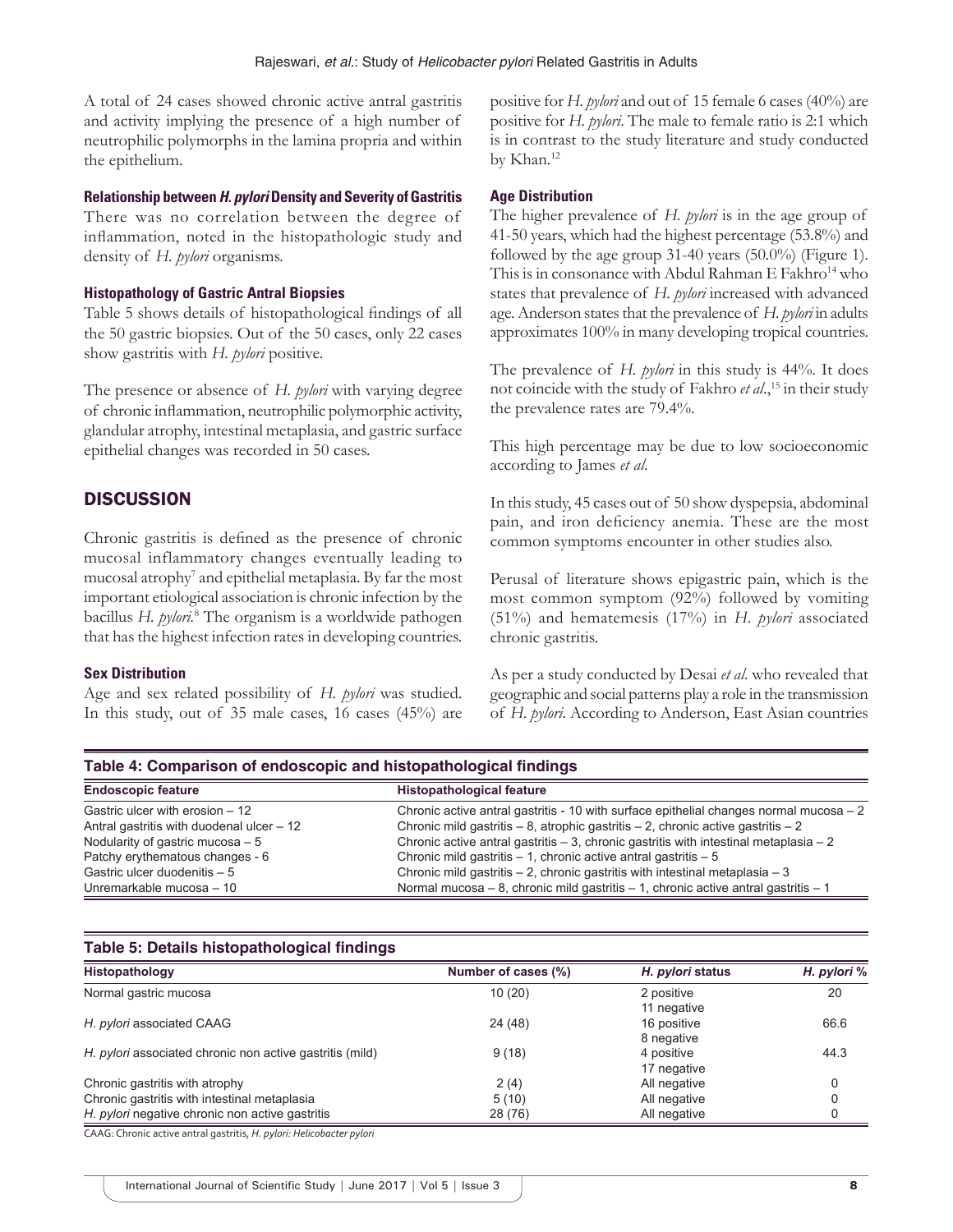where widespread sanitation has been introduced, the prevalence of *H. pylori* has shown downward trend.

As per study the high percentage of *H. pylori* positive individuals having gastric lesions were found to have a history of intake of spicy and non-vegetarian food. *H. pylori* infection highly frequent in dyspeptic patients and it is cardinal risk factor for chronic gastritis.16,17

## **Endoscopic Features**

Fiber optic gastroscopy helps collecting biopsy specimens under direct vision.

In this study, there were 12 cases gastric ulcer with erosion, out of which 8 cases (66%) were positive for *H. pylori*, and 12 cases of duodenal ulcer in which 9 cases were positive (70%) and small proportion of cases showing patchy erythematous changes, nodularity of gastric mucosa and of unremarkable mucosa were also found in endoscopy examination.

Normal looking gastric mucosa is most common single endoscopic finding, accounting for 20% cases. Although the results of endoscopic examination may show normal mucosa,7 histopathological examination may show positive for *H. pylori*. In these cases, the risk of re-infection is always there.

The positivity rate for duodenal ulcer is 70%, and gastric ulcer is 66% in our study. It is comparable to study by Tytget (1988) who found that 15 patients of duodenal ulcer and 9 out of 11 (81.8%) patients with gastric ulcers have the organism. And in 2002, Abdul Rahman E Fakhro.<sup>14</sup> studied antral biopsy specimens from 25 patients with symptoms and diagnosis of duodenal ulcer, among whom the positivity rate is 84%. In a study by Zhang *et al*. 18 the prevalence of *H. pylori* in gastric ulcer is 80.8%. Duodenal ulcer is usually associated with *H. pylori* infection. Treatment of duodenal ulcer must, therefore include acid reduction and *H. pylori* eradication all the time.

The most convincing data implicating *H. pylori* as a cause of cancer are furnished in the case-control studies from Hawaii, California, Great Britain, and Taiwa.<sup>19</sup> In the first three studies (mean follow-up years 13, 14, and 6 years, respectively), serologic evidence of *H. pylori* infection associated with increased risk of developing gastric cancer, is 2.8-6 fold. The fourth nested case-control study also identified an elevated risk of cancer (odds ratio  $= 1.6$ ), but the finding was not statistically significant. This last study was hampered, however by a small number of cases, and short follow-up period. Overall, the association between *H. pylori* and cancer appeared to be restricted to tumors distal to gastric cardia.

One line of research currently favors *H. pylori* infection as a causal factor in both mucosa-associated lymphoid tissue (MALT) and non-MALT gastric lymphomas.<sup>19</sup>

When the density of *H. pylori* is low, application of endoscopic brush cytology helps in rapid detection.

Good evidence exists in the literature that *H. pylori* can cause chronic active gastritis. Most compelling and direct evidence are studied by Dr. Marshall *et al*. and subsequently by Moris and Nicholson.

As further evidence of pathogenicity, secretory immunoglobulin A directed against *H. pylori* has been isolated, and phagocytosis of the organism has been shown by intragastric neutrophil. Others have successfully eradicated the organism with antibiotics, with resultant improvement of histologic gastritis.

In this study, it is found that more or less the antral biopsies colonized by *H. pylori*, showed evidence of gastritis. It confirms the previously reported the high prevalence of *H. pylori* infection in association with antral gastritis further supporting the contention that *H. pylori* are the etiologic agent of this lesion in most cases.

*H. pylori* are now accepted cause of gastritis and peptic ulcer disease in adult.3

Table 6 shows a comparative analysis of various studies in children, reporting relationship between *H. pylori* infection and histological evidence of gastritis percentage in adults. This shows 50% of cases of gastritis show *H. pylori* positivity in contrast to the pediatric cases. Probably environmental factors, socioeconomic status, alcohol, and smoking modified the development of gastritis with typical symptoms in adults.

According to Dixon degree of chronic inflammatory cell infiltration is correlated to the extent and density of *H. pylori* colonization. However, we could not find a significant correlation between these two factors and the differences can be explained $20$  as follows:

- 1. Difference immunological, as well as histological responses in various age groups, could be due to genetic, social cultural economical, and psychological factors.
- 2. Some patients may have chronic inflammation (gastritis) due to other causes and *H. pylori*, and infection) simultaneously
- 3. Partially treated a patient may show lower degrees of inflammation.

## **CONCLUSION**

*H. pylori* are now widely recognized as the most common cause of primary or unexplained gastritis in adults as well